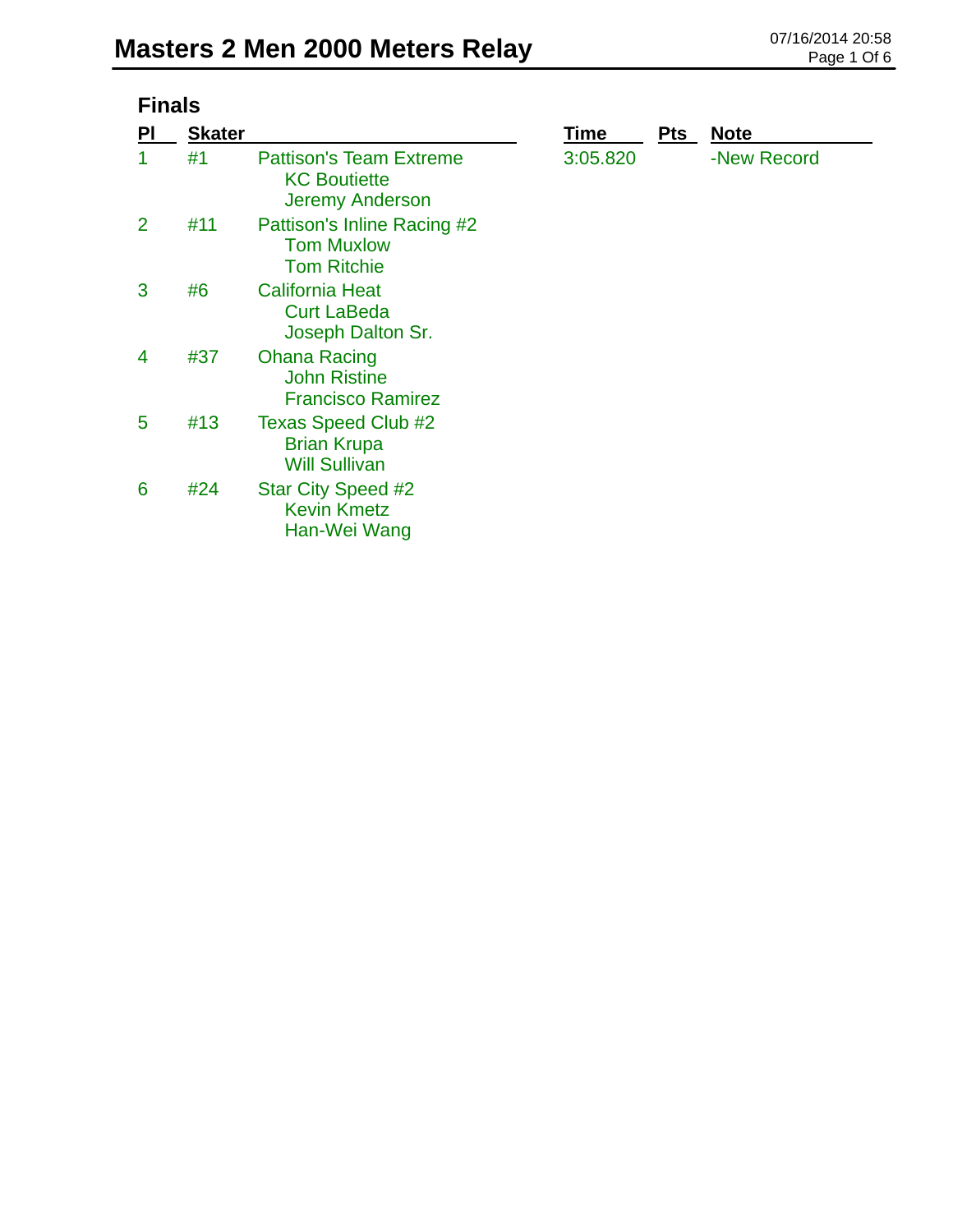| Heat #1 |               |                                                                                 |          |            |                 |  |
|---------|---------------|---------------------------------------------------------------------------------|----------|------------|-----------------|--|
| ΡI      | <b>Skater</b> |                                                                                 | Time     | <b>Pts</b> | <b>Note</b>     |  |
|         | #1            | <b>Pattison's Team Extreme</b><br><b>KC Boutiette</b><br><b>Jeremy Anderson</b> | 3:13.534 |            | A1              |  |
| 2       | #6            | <b>California Heat</b><br><b>Curt LaBeda</b><br>Joseph Dalton Sr.               |          |            | G <sub>1</sub>  |  |
| 3       | #2            | Team Florida #2<br><b>Nick Magoulis</b><br><b>Paul Hollingsworth</b>            |          |            | C <sub>2</sub>  |  |
| 4       | #3            | <b>Texas Speed Club</b><br><b>Jason Metcalf</b><br><b>Kelly Loesch</b>          |          |            | D <sub>1</sub>  |  |
| 5       | #4            | GR Speed #2<br><b>Robert Paller</b><br><b>Ronald McKey</b>                      |          |            | F <sub>2</sub>  |  |
|         | <b>TIME</b>   | <b>Rocky Mountain Racing #3</b><br><b>Larry Wilson</b><br>Steve Balogh          |          |            | פ⊐<br><u>ra</u> |  |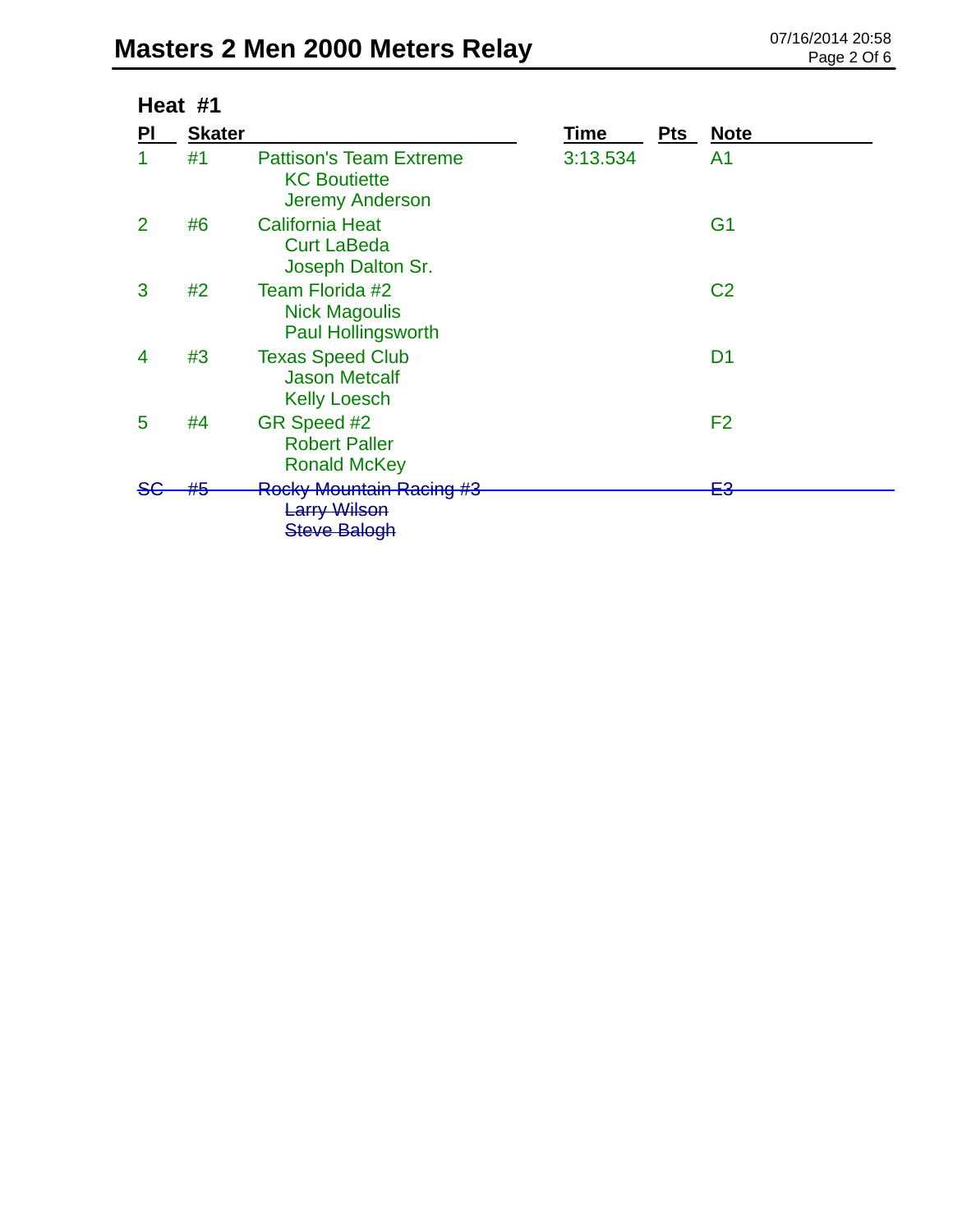## **Masters 2 Men 2000 Meters Relay** 07/16/2014 20:58

| Heat #2        |               |                                                                          |             |            |                |
|----------------|---------------|--------------------------------------------------------------------------|-------------|------------|----------------|
| PI             | <b>Skater</b> |                                                                          | <b>Time</b> | <b>Pts</b> | <b>Note</b>    |
| 1              | #11           | Pattison's Inline Racing #2<br><b>Tom Muxlow</b><br><b>Tom Ritchie</b>   |             |            | A2             |
| $\overline{2}$ | #14           | <b>Piedmont Speed Team</b><br><b>Mike Fortner</b><br><b>Scott Holmes</b> |             |            | H1             |
| 3              | #13           | <b>Texas Speed Club #2</b><br><b>Brian Krupa</b><br><b>Will Sullivan</b> |             |            | D <sub>2</sub> |
| 4              | #37           | <b>Ohana Racing</b><br><b>John Ristine</b><br><b>Francisco Ramirez</b>   |             |            | B <sub>0</sub> |
| 5              | #10           | <b>Fast Forward Racing</b><br><b>Joe Smith</b><br><b>Kelly Archie</b>    |             |            | <b>B1</b>      |
|                | #12           | <b>Team United</b><br><b>Ryan Chrisler</b><br>Norman Kirby               |             |            | E <sub>1</sub> |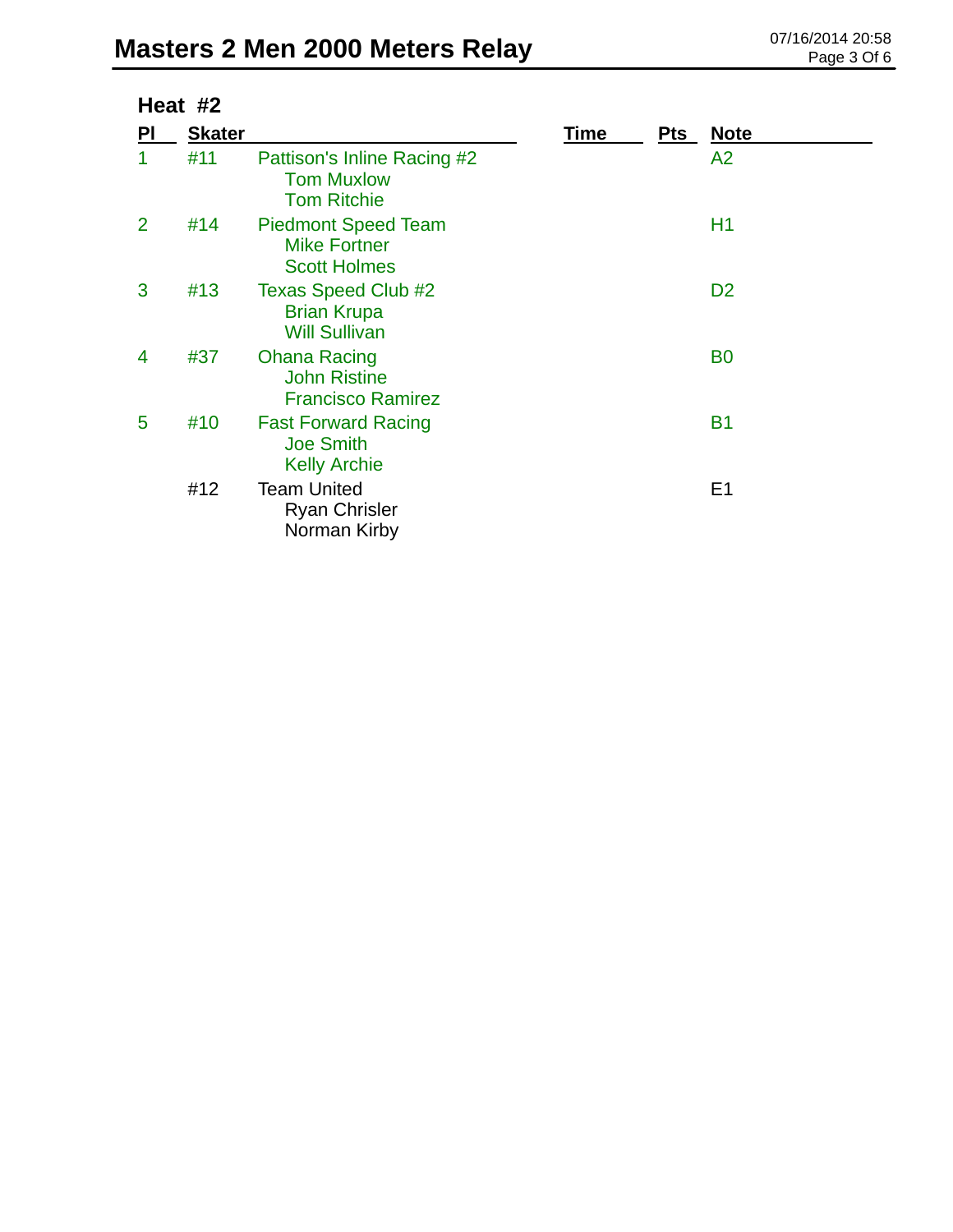| Heat #3        |               |                                                                           |             |     |                |
|----------------|---------------|---------------------------------------------------------------------------|-------------|-----|----------------|
| PI             | <b>Skater</b> |                                                                           | <b>Time</b> | Pts | <b>Note</b>    |
| 1              | #20           | <b>Stardust</b><br><b>Jon Jackson</b><br>Dana Naeher                      | 3:25.454    |     | C <sub>1</sub> |
| $\overline{2}$ | #26           | <b>Precision Racing</b><br><b>Chris Dunlap</b><br><b>Mike Story</b>       |             |     |                |
| 3              | #24           | <b>Star City Speed #2</b><br><b>Kevin Kmetz</b><br>Han-Wei Wang           |             |     | E2             |
| 4              | #27           | <b>Texas Speed Club #4</b><br><b>Jack Study</b><br><b>Nick Salome</b>     |             |     | D <sub>4</sub> |
| 5              | #28           | Astro Speed #3<br><b>George Dabbiero</b><br><b>Mike Mason</b>             |             |     | C <sub>3</sub> |
|                |               | Team Oaks #3                                                              |             |     | АЗ             |
|                |               | <b>Mathew Goddard</b><br><b>Derek Meade</b>                               |             |     |                |
|                |               | Texas Speed Club #3                                                       |             |     | ÐЗ             |
|                |               | <b>Patric Kriger</b><br>John Burke                                        |             |     |                |
| <del>SC</del>  | #21           | <b>Fantasy Speed Team #2</b><br><b>Chad Fletcher</b><br><b>Ron Conner</b> |             |     | <b>B2</b>      |
|                |               | <b>SSII Racing</b><br><b>Christopher Hartley</b><br>Jayant Thomas         |             |     | C4             |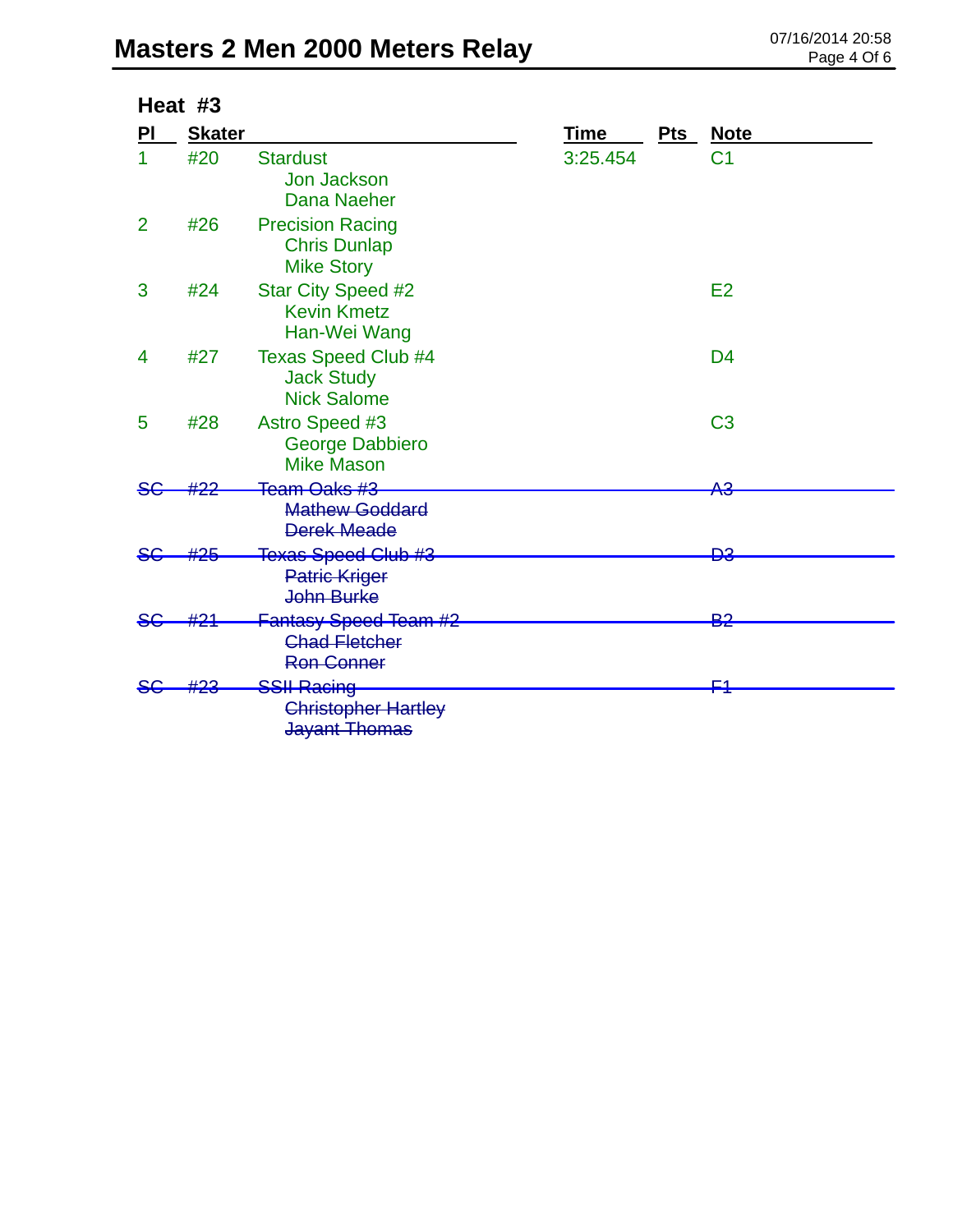## **Semifinals #1**

| PI             | <b>Skater</b> |                                                                                 | Time     | <b>Pts</b> | <b>Note</b>      |
|----------------|---------------|---------------------------------------------------------------------------------|----------|------------|------------------|
|                | #1            | <b>Pattison's Team Extreme</b><br><b>KC Boutiette</b><br><b>Jeremy Anderson</b> | 3:09.706 |            |                  |
| $\overline{2}$ | #6            | <b>California Heat</b><br><b>Curt LaBeda</b><br>Joseph Dalton Sr.               |          |            |                  |
| 3              | #13           | <b>Texas Speed Club #2</b><br><b>Brian Krupa</b><br><b>Will Sullivan</b>        |          |            |                  |
| 4              | #14           | <b>Piedmont Speed Team</b><br><b>Mike Fortner</b><br><b>Scott Holmes</b>        |          |            |                  |
| 5              | #3            | <b>Texas Speed Club</b><br><b>Jason Metcalf</b><br><b>Kelly Loesch</b>          |          |            |                  |
| DQ             | #2            | Team Florida #2<br><b>Nick Magoulis</b><br><b>Paul Hollingsworth</b>            |          |            | <b>Distanced</b> |